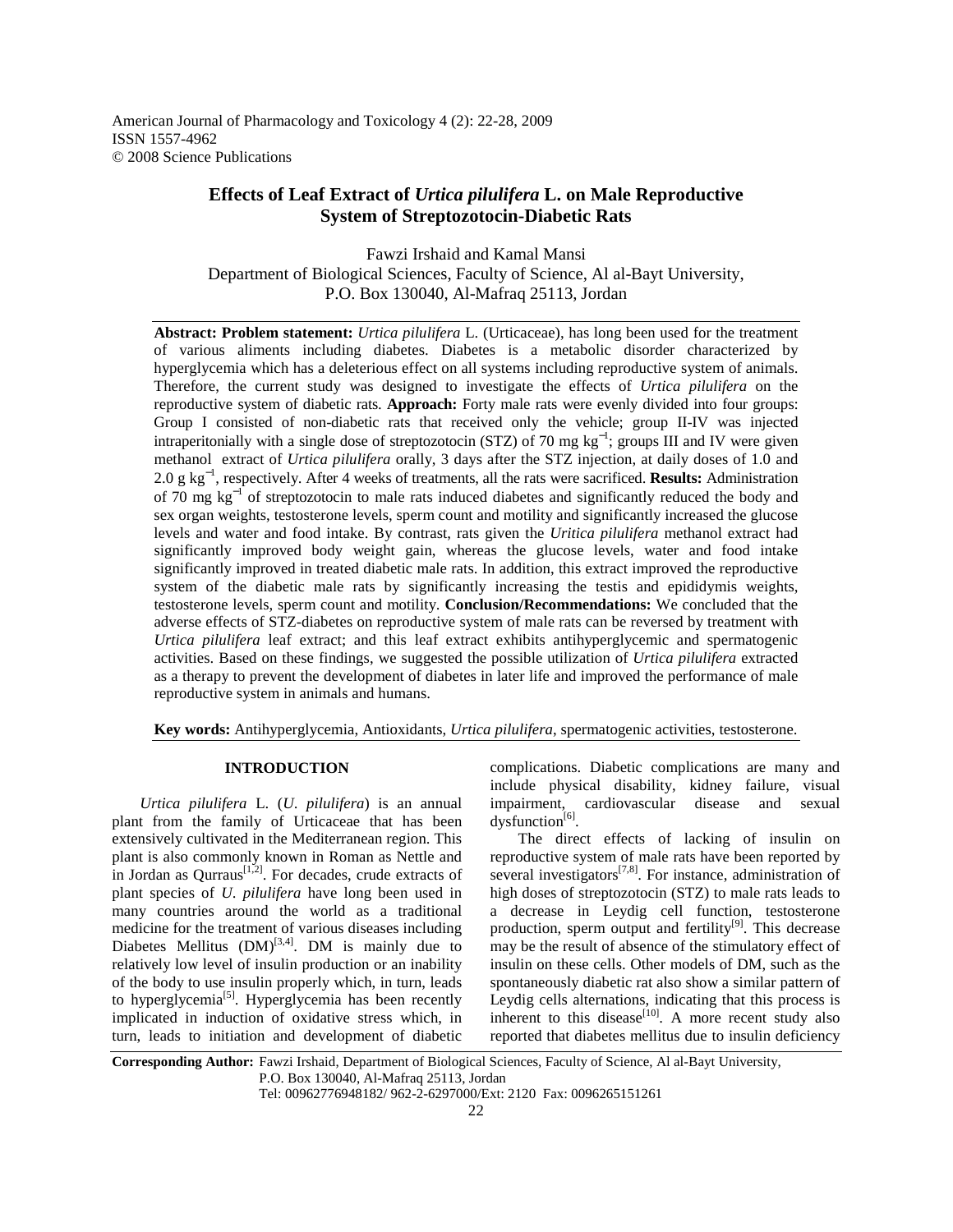appears to have adverse effects on sex organs in  $men<sup>[11]</sup>$ . Thus, any changes in the level of insulin could be correlated with the function and growth of the testes.

 It is important to note that some medicinal plants that were commonly used for the treatments of DM are linked to male infertility, such as *Azadirachta indica* (Meliaceae) and *Quassia amara* (Simaroubaceae)<sup>[12-14]</sup>. By contrast, administration of *Hibiscus macrocanthus* (Malvaceae) and *Basella alba* (Basellaceae) extracts caused an increase in the serum levels of testosterone and in the weight of the rat testis $^{[15]}$ . However, despite of widespread use of *U*. *pilulifera* as folk medicine to control DM and other ailments, its impacts on the reproductive system has not been reported. Furthermore, it is important to note that administration of STZ in rats provides a good model to study reproductive defect, because STZ-induced diabetic rats exhibit a number of defects in reproductive organs that resemble those seen in diabetic humans. Therefore, the present study was undertaken to evaluate the effects of methanol extract of *U*. *pilulifera* on diabetes induced male rat's reproductive structures and functions, such as sperm motility and count, sex organ weights and testosterone secretion.

### **MATERIALS AND METHODS**

**Plant collection and preparation of extraction:** *U*. *pilulifera* leaves were collected from Sail Husban, Nauor, Jordan at different times from April to June 2008. The plant was authenticated by Professor Jamil Lahham, Taxonomist, at the herbarium of the Department of Biological Sciences, Faculty of Science, Yarmouk University, Irbid, Jordan. The voucher specimen (NO.AHE-3-007) was deposited in the Department of Biological Science, Faculty of Science, Al al-Bayt University, Al-Mafraq, Jordan.

 Leaves of *U*. *pilulifera* were air-dried in shaded well-ventilated area and then ground into fine powder. The powder (350 g) was placed on a Soxhlet cold extractor using absolute methanol as solvent and remained for three consecutive days<sup>[16]</sup>. The extract was concentrated to dryness in rotary evaporator under reduced pressure and controlled temperature (45°C) to yield an 11.4% viscous greenish-colored extract. The extract was kept at 4°C in a glass container until use.

**Experimental animals and preparation of doses:** Male Wister rats weighing 160-185 g were initially used for this study. All rats were obtained from the animal house of the Jordan University of Science and Technology, Irbid, Jordan. The rats were harbored in stainless steel cages under standard laboratory condition of 12 h light/dark cycle throughout the experimental periods. They had access to food (top fed, Sapele) and water *ad libitum*. The animals were carefully checked and monitored every day for any changes.

After the  $LD_{50}$  was determined, two doses, 1.0 and 2.0 g  $kg^{-1}$  of body weight, were selected and used in this study. The two doses were prepared by dissolving an appropriate amount of this viscous extract in 10 mL Tween-20: 0.9% NaCl (1:9, V/V). The vehicle was obtained by dissolving 1 mL of Tween-20 in 9 mL of 0.9% NaCl.

**Induction of diabetes:** To induce diabetes, male rats were first anesthetized with inhalation of gaseous nitrous. STZ was purchased from Sigma Company (St Louis, MO, USA) and was prepared in freshly citrate buffer (0.1 M, pH 4.5). The STZ solution was injected intraperitonially at a concentration of 70 mg  $\text{kg}^{-1}$  of body weight in a volume of 1 mL rat<sup> $-1$  [8]</sup>. After the STZ injection, the rats were given a 5% glucose solution for 48 h and then were subjected to overnight fasting. After measuring fasting blood sugar, diabetic status was determined. Rats with blood glucose of 250 mg dL<sup>-1</sup> or more were classified as diabetic rats and were used for the subsequent experiments. Non-diabetic controls were injected with citrate buffer  $(0.5 \text{ mL kg}^{-1})$  body weight) instead of STZ.

**Experimental design:** Forty rats were assigned to four experimental groups of 10 rats each. Group I consisted of non-diabetic rats that received only vehicles  $(0.5 \text{ mL kg}^{-1}$  body weight) and served as control group. Group II consisted of diabetic rats that received only vehicles  $(0.5 \text{ mL kg}^{-1}$  body weight). Group III and IV consisted of diabetic rats that were treated with 1.0 g  $kg^{-1}$ (Group III) or 2  $g kg^{-1}$  (Group IV) of the methanol *U*. *pilulifera* extract. Treatments were administrated every day by intragastric gavage. Rats were maintained in these treatment regimens for four weeks with free access to food and water *ad libitum*. These experiments complied with the guidelines of our animal ethics committee which was established in accordance with the internationally accepted principles for laboratory animal use and care. Daily measurements of body weight and food and water intake were recorded.

**Blood and organs collecting:** Blood sample was collected every week from each animal. Part of the blood sample was used for glucose analysis. The remaining blood sample was put into sterile tubes and allowed to clot for 30 min and centrifuged at 4000 rpm for 10 min using a bench top centrifuge. Serum was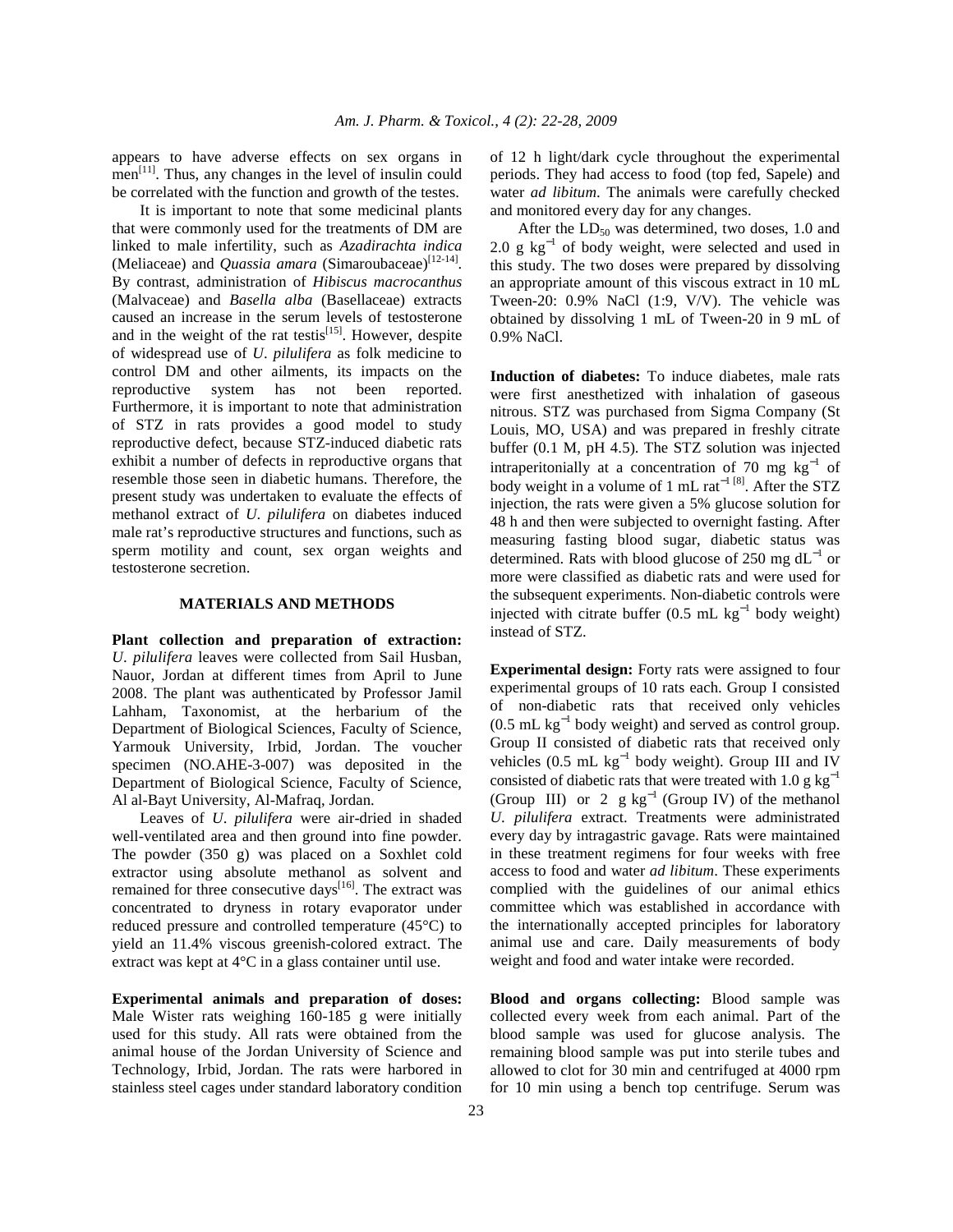collected and kept at -20°C for hormone determination. At the end of the experimental period, each rat was reweighed and starved for 24 h. Then, blood sample was collected from each animal by cardiac puncture and rats were sacrificed by cervical dislocation under light ether anesthesia. Epididymis and testes were carefully dissected out and rinsed in cold saline solution, weighed and processed immediately as described below.

**Glucose and testosterone determination:** Glucose was measured by the glucose oxidase method using a commercially available kit (glucose (HK) assay kit, Sigma-Aldrich). All plasma samples were assayed for testosterone using enzyme-linked immunoassay methodology (ELISA) and the absorbency was read at 450 nm as described previously $^{[17]}$ . The ELISA kits were obtained from Dia Metra (Italy).

**Assessment of sperm count and motility:** The organ weights for epididymis and testes were recorded for each rat. The sperm motility and count were determined. Sperm count was conducted according to the method of Dills *et al.*<sup>[18]</sup>. Briefly, the right testis was cut into very fine pieces using a scalpel and homogenized for 20 min in 50 mL of STM solution containing 0.9 NaCl, 0.05% Triton X-100 and 0.01% merthiolate. Four separate hemocytometer slides were made and the testis sperms were counted under light microscopy with the use of a manual counter.

 The left testis was also taken and minced by a sharp blade and immersed in 1 mL of physiological saline and the solution was kept in 37°C. After gentle mixing, a drop of the solution was taken on Neubaur chambers counting and then each was assessed for sperm motility<sup>[19]</sup>. This was done by counting motile and non-motile sperm in different fields and was expressed as a percentage. All the solutions and instruments that were used in this experiment were kept in an incubator at 37°C.

**Statistical analysis:** Data are presented as means ± SD. Student' t-test analysis was applied to test the significance of differences between the results of the treated, untreated and control groups. The difference was considered significant at the conventional level of significance  $(p<0.05)$ .

### **RESULTS**

**Effect on body weight of male rats:** To determine the effect of treatment of *U*. *pilulifera* extract on body weight in the STZ-treated rats, all rats were monitored for gain in body weight. The control group (I) gained weight over the four weeks of experimental period, with the mean body weight increasing by 48 g after 4 weeks (Table 1). In contrast, the untreated diabetic group (II) lost an average of 19 g after 4 weeks (p<0.05). Treatment with *U*. *pilulifera* resulted in significant weight gain to levels approaching the control group (Groups III and IV, versus Group I).

**Effect on water and food intake:** Water and food intake in untreated diabetic group were significantly higher than that of the control group (Table 2 and 3). On other hand, there were significant decreases in water and food intake in treated diabetic groups compared to untreated diabetic group during the entire period of the experiment  $(p<0.05)$ . The two treated diabetic groups also consumed more food when compared to control group during the entire study period.

Table 1: Effect of oral administration of *U*. *pilulifera* extract for four weeks on body weight (g) in STZ-diabetic male rats

|                             |             | Body weight $(g)$ |                      |
|-----------------------------|-------------|-------------------|----------------------|
| Group                       | Initial     | 4 weeks           | body<br>weight $(g)$ |
| I (control rats)            | $167 + 7.2$ | $215 \pm 10.8$    | 48                   |
| II (diabetic rats)          | 180±9.3     | $161 \pm 12.1*$   | $-19$                |
| III (treated diabetic rats) | $183\pm8.6$ | $203 \pm 11.5$ ** | 20                   |
| IV (treated diabetic rats)  | $174+6.5$   | $203 \pm 14.6$ ** | 29                   |

Values are the mean values  $\pm$  standard deviation of 10 rats; \*: Statistically significant when compared to control group (I) at p<0.05; \*\*: Statistically significant when compared to untreated diabetic group  $(II)$  at  $p<0.05$ 

Table 2: Effect of oral administration of *U*. *pilulifera* extract for four weeks on water intake (mL day<sup>-1</sup>) in STZ-diabetic male rats

|       | Water intake $(mL \, \text{day}^{-1})$ |                    |                  |                   |  |
|-------|----------------------------------------|--------------------|------------------|-------------------|--|
| Group | First week                             | Second week        | Third week       | Fourth week       |  |
|       | $19.4 + 4.2$                           | $25.4 + 5.3$       | $17.4 + 6.6$     | $24.4 + 4.4$      |  |
| П     | $126.6 \pm 11.5$                       | $117.5 \pm 10.3*$  | $122.9 + 11.4*$  | $115.8 + 8.7*$    |  |
| Ш     | $106.4 + 9.6$                          | $102.7 \pm 6.6$ ** | $97.9 + 10.4$ ** | $85.7 \pm 9.6$ ** |  |
| IV    | $107.3 \pm 6.6$                        | $103.5 + 9.4**$    | $96.4 + 7.0**$   | $77.3 + 8.5$ **   |  |

Values are the mean values  $\pm$  standard deviation of 10 rats; \*: Statistically significant when compared to control group (I) at p<0.05; \*\*: Statistically significant when compared to untreated diabetic group at p<0.05

Table 3: Effect of oral administration of *U*. *pilulifera* extract for four weeks on food intake (g day<sup>-1</sup>) in STZ-diabetic male rats

|              |                   |                   | Food intake $(g \text{ day}^{-1})$ |                   |  |
|--------------|-------------------|-------------------|------------------------------------|-------------------|--|
| Group        | First week        | Second week       | Third week                         | Fourth week       |  |
| $\mathbf{I}$ | $114+42$          | $14.5 \pm 3.5$    | $13.4 \pm 4.6$                     | $12.4 + 3.4$      |  |
| $_{\rm II}$  | $27.5 + 3.9*$     | $26.0 \pm 4.8*$   | $28.2 + 5.7*$                      | $25.3 \pm 4.1*$   |  |
| Ш            | $15.3 \pm 4.4**$  | $212+44$ **       | $18.7 \pm 3.3**$                   | $20.2 \pm 2.7$ ** |  |
| IV           | $17.2 \pm 2.6$ ** | $20.2 \pm 4.0$ ** | $20.5 \pm 2.4$ **                  | $18.3 \pm 3.0**$  |  |

Values are the mean values  $\pm$  standard deviation of 10 rats; \*: Statistically significant when compared to control group (I) at p<0.05; \*\*: Statistically significant when compared to untreated diabetic group at  $p<0.05$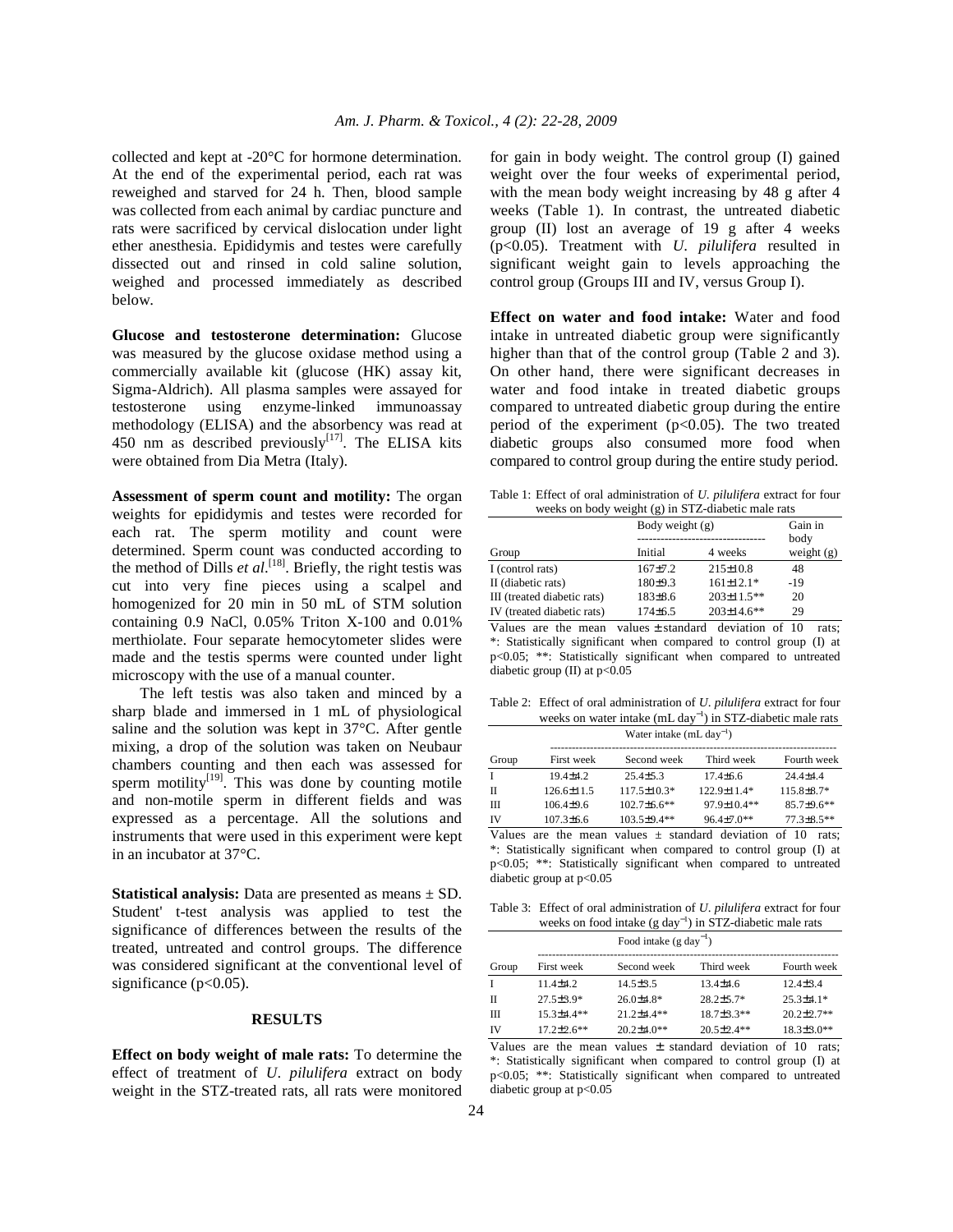|              | diabetic male rats | weeks on serum glucose concentration (mg $dL^{-1}$ ) in STZ- |                 |
|--------------|--------------------|--------------------------------------------------------------|-----------------|
|              |                    | Serum glucose concentration (mg $dL^{-1}$ )                  |                 |
| Group        | First week         | Third week                                                   | Fourth week     |
| $\mathbf{I}$ | $83.8 \pm 16.2$    | $87.8 \pm 14.6$                                              | $79.4 \pm 13.2$ |
| $_{\rm II}$  | 349.7±28.5*        | 352.7+32.7*                                                  | 357.6±37.2*     |
| $\mathbf{H}$ | 299.5±20.6**       | $265.2 \pm 26.6^*$                                           | 251.5±25.4**    |
| IV           | 279.4±17.0**       | 252.5±28.4*                                                  | 231.3±23.5**    |

Table 4: Effect of oral administration of *U*. *pilulifera* extract for four weeks on serum glucose concentration (mg dL<sup>-1</sup> ) in STZ-

Values are the mean values  $\pm$  standard deviation of 10 rats; \*: Statistically significant when compared to control group (I) at p<0.05; \*\*: Statistically significant when compared to untreated diabetic group (II) at  $p<0.05$ 

Table 5: Effect of oral administration of *U*. *pilulifera* extract for four weeks on serum testosterone level (ng mL<sup>-1</sup>) in STZdiabetic male rats

|       | Serum testosterone levels $(ng mL^{-1})$ |                      |                      |  |
|-------|------------------------------------------|----------------------|----------------------|--|
| Group | Day 0                                    | Third week           | Fourth week          |  |
| Т     | $0.732 \pm 0.045$                        | $0.754\pm0.162$      | $0.755 \pm 0.092$    |  |
| Н     | $0.745 \pm 0.112$                        | $0.288 \pm 0.056*$   | $0.226 \pm 0.033*$   |  |
| Ш     | $0.738 \pm 0.110$                        | $0.468 \pm 0.109$ ** | $0.536 \pm 0.051$ ** |  |
| IV    | $0.741\pm0.063$                          | $0.561 \pm 0.077**$  | $0.631 \pm 0.081**$  |  |

Values are the mean values  $\pm$  standard deviation of 10 rats; \*: Statistically significant when compared to control group (I) at p<0.05; \*\*: Statistically significant when compared to untreated diabetic group (II) at p<0.05

The average food intake of treated diabetic group (II) and (III) were 18.3 and 20.2 g, respectively, whereas that of control group was 12.4 g at the end of the experimental period (Table 2). These increases in food intake among treated groups (III and IV) were statistically significant when compared with that of the control group ( $p<0.05$ ). Along the same line (Table 3), the average water intake of group (II) and (III) were 77.3 and 85.7 mL day<sup>-1</sup>, respectively, at the end of the experimental period, which was significantly more than in the control group, which was  $24.4$  mL day<sup>-1</sup>.

**Effect on serum glucose concentration:** An increase in serum glucose concentration (mg  $dL^{-1}$ ) was recorded in untreated diabetic group, relative to the control group (Table 4). After four weeks, the serum glucose concentration in untreated diabetic group increased to 357.6 mg dL<sup>−</sup><sup>1</sup> . In treated diabetic rats (Groups III/IV), the serum glucose concentration increased to 251.5 and 231.3 mg  $dL^{-1}$ , respectively, after four weeks, which was significantly less than in the untreated diabetic group ( $p < 0.05$ ).

**Effect on serum level of testosterone:** The diabetic rats experienced a decrease in serum testosterone levels, to 62% of the levels of the control rats at the third week and 71% at the fourth week (Table 5). Treatment of the diabetic rats with *U*. *pilulifera* (Groups III/IV) caused a significant increase in the levels of testosterone in a dose-dependent manner (p<0.05).

| Table 6: Effect of oral administration of <i>U. pilulifera</i> extract after 4 |
|--------------------------------------------------------------------------------|
| weeks on test is and epididymis weights, sperm count and                       |
| motility in STZ-diabetic male rats                                             |

|                                                                     |                   | Group              |                     |                     |
|---------------------------------------------------------------------|-------------------|--------------------|---------------------|---------------------|
|                                                                     |                   |                    |                     |                     |
| Parameters                                                          |                   | П                  | Ш                   | IV                  |
| Testis wt $(g)$                                                     | $1.493 \pm 0.241$ | $0.877 + 0.186*$   | $1.203 + 0.103**$   | $1.442+0.134**$     |
| Epididymis wt $(g)$                                                 | $0.677 \pm 0.184$ | $0.265 \pm 0.052*$ | $0.582 \pm 0.155**$ | $0.643 \pm 0.155**$ |
| Sperm count $x 10^{\circ}$                                          | $43.20 \pm 6.600$ | $16.40{\pm}4.7*$   | $25.20 + 6.700**$   | $29.20 \pm 3.600**$ |
| Sperm motility $(\% )$ 83.50±7.600                                  |                   | 22.40±10.7*        | 66.20±7.900**       | 74.40±6.400**       |
| Values are the mean values $\pm$ standard deviation of 10 rats;     |                   |                    |                     |                     |
| *: Statistically significant when compared to control group (I) at  |                   |                    |                     |                     |
| $p<0.05$ ; **: Statistically significant when compared to untreated |                   |                    |                     |                     |
| diabetic group (II) at $p<0.05$                                     |                   |                    |                     |                     |

**Effect on sex organ weights, sperm count and motility of male rats:** The data in Table 6 shows that the testes and epididymis weights of the untreated diabetic group were significantly lowered at the fourth week by 41.3 and 60.9%, respectively, as compared with those of the control group  $(p<0.05)$ . Treatment of the diabetic male rats with *U*. *pilulifera* (Groups III/IV) caused a significant increase in testis and epididymis weights  $(p<0.05)$ . Along the same line, sperm count and motility of untreated diabetes group also significantly lowered, as compared with those of the control group. This reduction was statistically significant ( $p<0.05$ ). On other hand, administration of *U*. *pilulifera* methanol extract for 4 weeks showed a significant improvement in the sperm count and motility of treated diabetic groups (Groups III/IV) in a dose-dependent manner (p<0.05). However, the sperm count and motility of the treated diabetic groups (III and IV) were still lower than those of control group I.

# **DISCUSSION**

 Insulin is well known as an anabolic hormone that plays a vital role in maintenance of body growth and overall body metabolism. Partial or complete insulin deficiency in diabetic humans as well as in induceddiabetic experimental animals appears to have adverse effects on all organs, including reproductive organs[9,11,20]. This present study was amid to evaluate the effects of methanol extract of *U*. *pilulifera* on reproductive organs of STZ-induced diabetes male rats. Our current data indicate that blood glucose level, water and food intake significantly increased, but body weight gain decreased after injection of STZ in male rats. These findings are consistent with previous study which indicated that the cytotoxic action of STZ is mediated by the formation of free radicals such as superoxide and hydroxyl radicals $[8,21-23]$ . The action of these free radicals can cause rapid destruction of ß-cells of pancreas, resulting in partial or complete loss of insulin production and leading to the development of hyperglycemia and its complications. These changes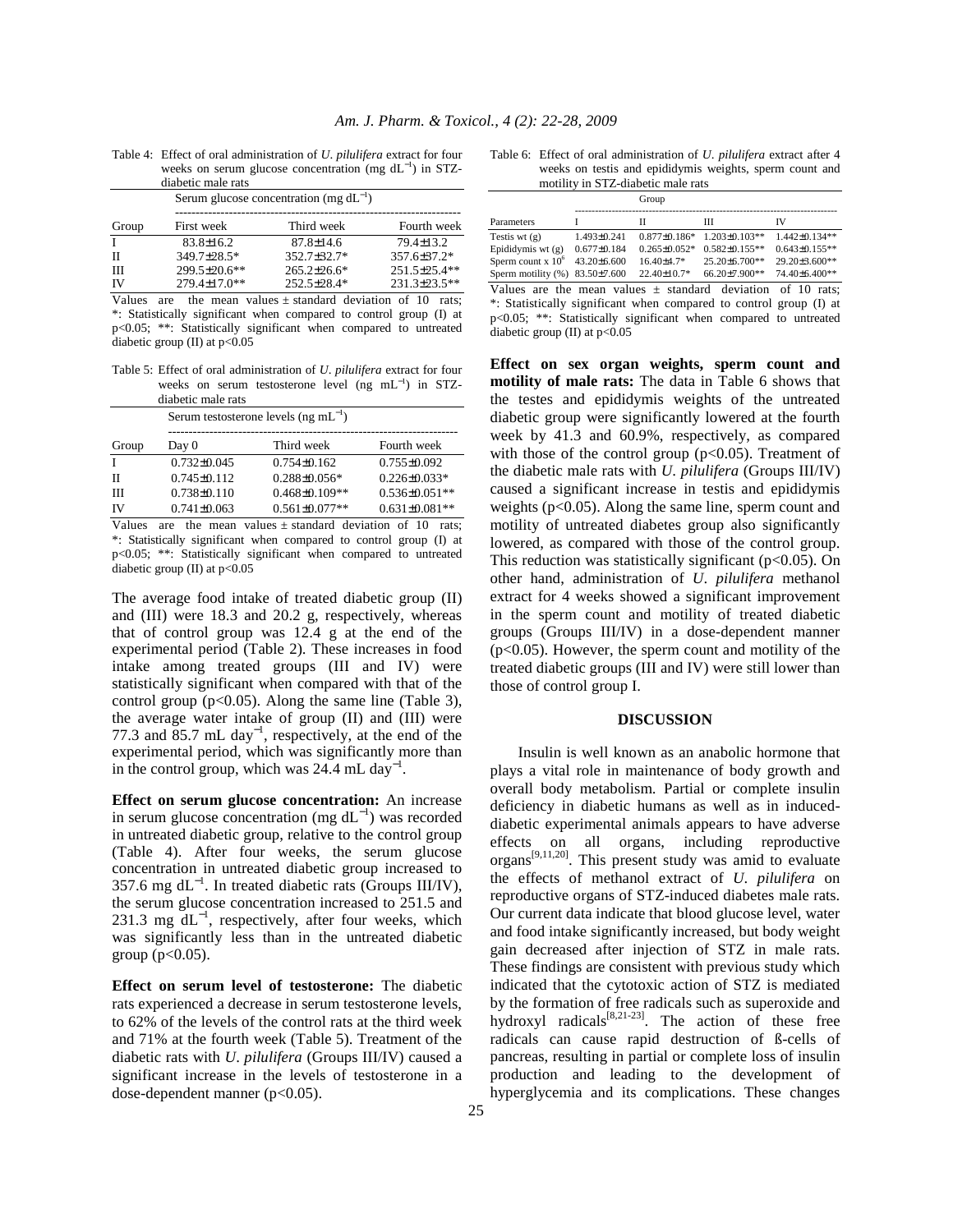are also the normal effect of diabetes mellitus. Furthermore, our results also showed that administration of *U*. *pilulifera* extract resulted in lowering of blood glucose level, water and food intake significantly and improving body weight gaining in a dose-dependent manner in diabetic male rats with no apparent side effect. This confirms the study of Kavalali et al.<sup>[3]</sup> who reported that a significant antidiabetic effect was observed in STZ-diabetic rats at the dose of 100 mg kg<sup>−</sup><sup>1</sup> of lectin isolated from *U*. *pilulifera* after administration for 30 days. However, the mechanism of action of this compound has not been reported.

 Furthermore, our study also shows that injection of male rats with STZ compound reduced weights of testis and epididymis, testosterone production and sperm motility and count, suggesting a toxic effect of STZ in the structural and functional integrity of testicular tissues. Our results are in agreement with previous published reports which revealed that induction of diabetes by high doses of STZ in male testes lead to reduction in testosterone production, suggesting a decrease in the function of both Leydig (testosterone producing cell) and Sertoli (spermatogenesis), which might be caused by a reduction in insulin secretion<sup>[7,9]</sup>. An early study also indicated that glucose oxidation and utilization are important means by which spermatozoa derives energy for their motility $[24]$ . Taken together, the negative impact of STZ on reproductive organ of male rats in this study probably can be explained by a reduction in insulin secretion, leading to development of hyperglycemia as suggested above. This notion is consistent with and supported by other studies which reported that hyperglycemia induces oxidative stress, can cause inactivation of antioxidant defense enzymes and increase production of free radicals and such conditions result in increase glycosylation and oxidation of proteins and membrane dysfunction of target cells, especially the  $\beta$ -cells of pancreas<sup>[25,26]</sup>.

 Interestingly, our current study also shows for the first time that oral administration of *U*. *pilulifera* extract for four weeks improved the production of testosterone, weights of testis and epididymis, sperm motility and count in STZ-diabetic male rats. Recently, methanol extract of different parts of *U*. *pilulifera* extracts were found to exhibit powerful antioxidant activity against various oxidative systems *in vivo*<sup>[27]</sup>. The antioxidant activity of these extracts has been attributed to the reduction of lipid peroxidation and elevation of antioxidant enzyme activities. Additionally, recent studies also indicated that treatment with antioxidant compounds isolated from natural products may be important for ß-cell function and growth, reducing the

complications of diabetes by inhibiting the formation of free radicals in induced-diabetic animals<sup>[22,23]</sup>. Taken together, our results combined with those of previous findings allow us to suggest that the leaf extract of *U*. *pilulifera* contains bioactive compounds with antioxidant activities which might reverse the toxic action of STZ and thus restoring β-cell integrity and metabolic function which are responsible for synthesis of insulin. However, it is also important to note that our data lack direct evidence that links free radical inhibition to the improvement of function and growth of β-cells of pancreas and reproductive cells of diabetic male rats. In addition, these positive effects are probably due to the presence of bioactive compounds with antidiabetic and/or insulinomimetic activity resulting in an increase in glucose utilization and metabolism in peripheral tissues as reported by Kavalali et al.<sup>[3]</sup>. We can not also exclude the possibility that these bioactive compounds might cause glucose level to normalize and/or drive glucose metabolism by some other unknown mechanisms. Such mechanisms may result in reduction of hyperglycemia which might lead to resolution of the other down-stream pathologic effects. Therefore, additional experiments will be needed to characterize the details of the mechanism(s) by which *U*. *pilulifera* normalize the glucose level and/or affects the function and growth of both pancreas and reproductive organs of diabetic male rats.

#### **CONCLUSION**

 In conclusion, the present study indicates that administration of STZ in rats induces hyperglycemia and exhibits a number of defects in reproductive organs of male rats. On other hand, methanol extract of *U*. *pilulifera* exhibits antihyperglycemic and spermatogenic activities in STZ-induced diabetic male rats. These activities are responsible, at least partly, for these improvements that have been seen in the performance of male reproductive system of diabetic rats. In addition, these findings suggest the possible utilization of *U*. *pilulifera* extract as a therapy to prevent the development of diabetes in later life and improve the performance of male reproductive system in animals and humans.

### **ACKNOWLEDGMENT**

 This research has been partially supported by grants 2008/4419 from the Deanship of Scientific Research at Al al-Bayt University. The authors would, therefore, like to appreciate the financial assistance and express our gratitude to the University.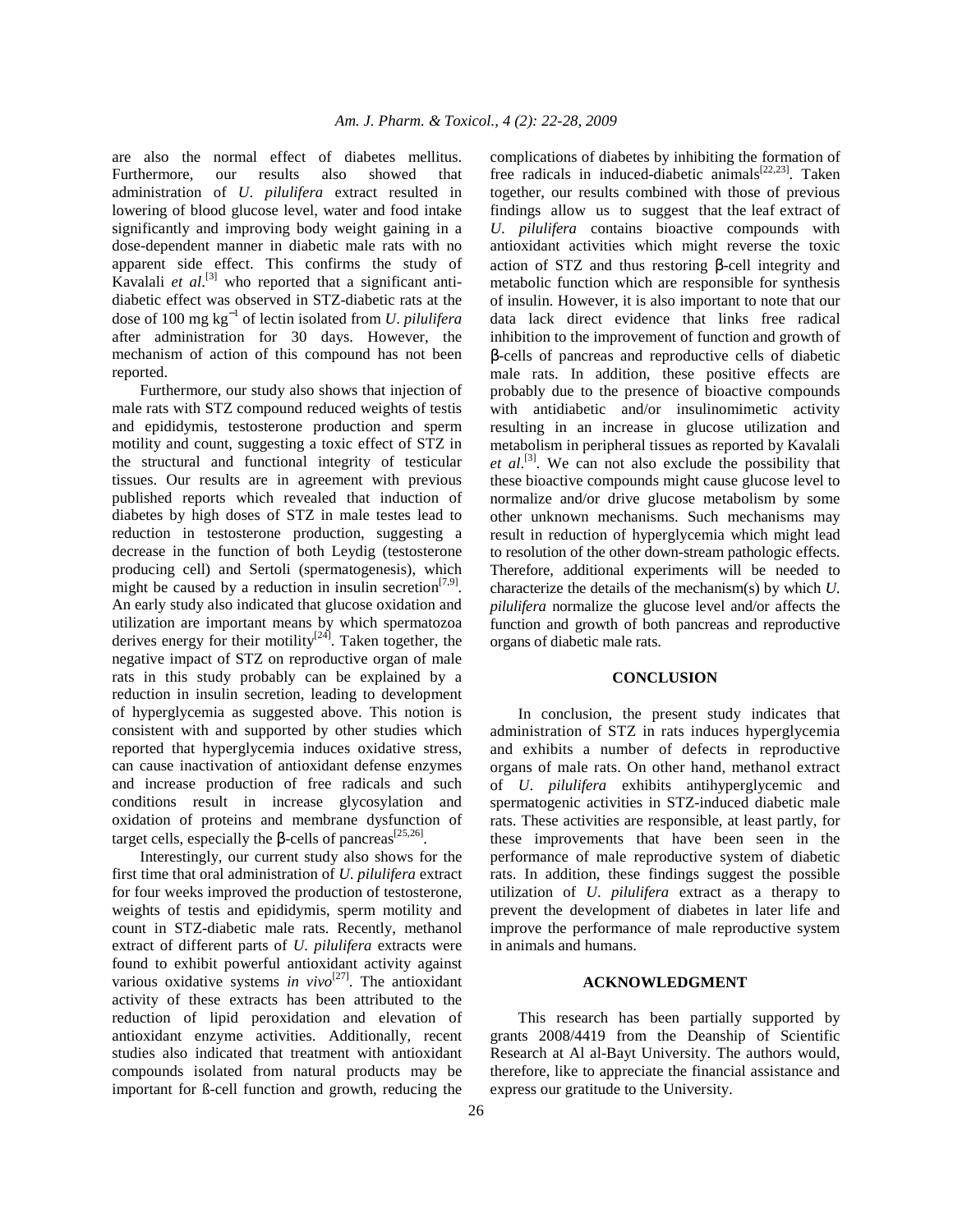#### **REFERENCES**

- 1. Afif, F.U. and B. Abu-Irmaileh, 2000. Herbal medicine in Jordan with special less commonly used medicinal herbs. J. Ethnopharmacol., 72: 101-110. DOI: 10.1016/S0378-8741(00)00215-4
- 2. Ali-Shtayeh, M.S., Z. Yaniv and J. Mahajna, 2000. Ethnobotanical survey in the Palestinian area: A classification of the healing potential of medicinal plants. J. Ethnopharmacol., 73: 221-232. http://www.ncbi.nlm.nih.gov/pubmed/11025160.th nobotanical+survey+in+the+Palestinian+area&cd= 3&hl=ar&ct=clnk&gl=jo
- 3. Kavalali, G., H. Tuncel, S. Goksel and H.H. Hatemi, 2003. Hypoglycemic activity of *Urtica pilulifera* in streptozotocin-diabetic rats. J. Ethnopharmacol., 84: 241-245. DOI: 10.1016/S0378-8741(02)00315-X
- 4. Lopatkin, N., A. Sivkov, C. Walther, S. Schlafke, A. Medvedev, J. Avdeichuk, G. Golubev, K. Melnik, N. Elenberger and U. Engelmann, 2005. Long-term efficacy and safety of a combination of sabal and *Urtica pilulifera* extract for lower urinary tract symptoms: A placebo-controlled, double-blind, multi-center trial. World J. Urol., 12: 742-749. http://www.plantoils.in/a\_z/n/nettle\_oil/nettle\_oil.html
- 5. Narayan, K.M., J.P. Boyle, T.J. Thompson, S.W. Sorensen and D.F. Williamson, 2003. Lifetime risk for diabetes mellitus in the United States. J. Am. Med. Assoc., 290: 1884-1890. http://www.ncbi.nlm.nih.gov/pubmed/14532317
- 6. Engelgau, M.M., L.S. Geiss, J.B. Saaddine, J.P. Boyle, and S.M. Benjamin *et al*., 2004. The evolving diabetes burden in the United States. Ann. Inter. Med., 140: 945-950. DOI: 10.1136/bmj.325.7370.916
- 7. Hurtado De Catalfo, G., I. Nelva and T. De Gomez Dumm, 1998. Lipid dismetabolism in Leydig and Sertoli cells isolated from streptozotocin-diabetic rats. Cell Biol., 30: 1001-1010. DOI: 10.1016/S1357-2725(98)00055-7
- 8. Suthagar, E., S. Soudamani, S. Yuvaraj, A.K. Ismail, M.M. Aruldhas and K. Balasubramanian, 2009. Effects of streptozotocin (STZ)-induced diabetes and insulin replacement on rat ventral prostate. Biomed. Pharmacother., 63: 43-50. DOI: 10.1016/j.biopha.2008.01.002
- 9. Ballester, J., M.C. Munoz, J. Dominguez, M. Sensat, T. Rigaut, J.J. Guinovart and J.E. Rodrıguez-Gil, 2004. Insulin-dependent diabetes affects testicular function by FSH- and LH-linked mechanisms. J. Androl., 25: 706-719. DOI:10.1038/sj.ijir.3901391
- 10. Murray, F.T., D.F. Cameron and J.M. Orth, 1983. Gonadal dysfunction in the spontaneously diabetic BB rat. Metabolism, 32: 141-147. http://www.ncbi.nlm.nih.gov/pubmed/2260654?do pt=Abstract
- 11. Agbaje, I.M. , D.A. Rogers, C.M. McVicar, N. McClure, A.B. Atkinson, C. Mallidis and S.E.M. Lewis, 2007. Insulin dependant diabetes mellitus: Implications for male reproductive function. Hum. Reprod., 22: 1871-1871. DOI: 10.1093/humrep/dem077
- 12. Khillare, B. and T.G. Shrivastav, 2003. Spermicidal activity of *Azadirachta indica* (neem) leaf extract. Contraception, 68: 225-229. DOI: 10.1016/S0010-7824(03)00165-3
- 13. Raji, Y. and A.F. Bolarinwa, 1997. Antifertility activity of *Quassia amara* in male rats *in vivo* study. Life Sci., 64: 1067-1074. DOI: 10.1016/S0024-3205(97)00615-2
- 14. Raji, Y., U.S. Udoh, O.O. Mewoyeka, F.C. Ononye and A.F. Bolarinwa, 2003. Implication of reproductive endocrine malfunction in male antifertility efficacy of *Azadirachta indica* extract in rats. Afr. J. Med. Sci., 32: 159-165. http://www.ncbi.nlm.nih.gov/pubmed/15032463
- 15. Moundipa, F.P., P. Kamtchouing, N. Koueta, J. Tantchou, N.P. Foyang and F. Mbiapo, 1999. Effects of aqueous extracts of *Hibiscus macrocanthus* and *Basella alba* in mature rat testis function. J. Ethnopharmacol., 65: 133-139. DOI: 10.1016/S0378-8741(98)00207-4
- 16. Sadki, G., M.A. Gafur, M.S.A. Bhyuiyan, A.H.M. Khurshid, M.H.U. Biswas, M.O.F. Hassan and A.K.A. Chowdhury, 2001. Antifertility activity of *Pergularia daemia*. Sciences, 1: 22-24. http://www.scialert.net/qredirect.php?doi=jms.200 1.22.24&linkid=pdf
- 17. Kassem, A., A. Al-Aghbari, M. AL-Habori and M. Al-Mamary, 2006. Evaluation of the potential antifertility effect of fenugreek seeds in male and female rabbits. Contraception, 73: 301-306. DOI: 10.1016/j.contraception.2005.08.020
- 18. Dills, W.L., W.E. Berndtson, T.R. Covey and P.B. Kingsleyhickman, 1986. Dietary potentiation of the antifertility effects of 5-thio-glucose in male rats. J. Nutr., 116: 900-915. http://jn.nutrition.org/cgi/reprint/116/5/900.pdf
- 19. Centola, G.M., 1996. Comparison of manual microscopic and computer-assisted methods for anaylsis of sperm count and motility. Arch. Androl., 36: 1-7.

http://www.ncbi.nlm.nih.gov/pubmed/8824662